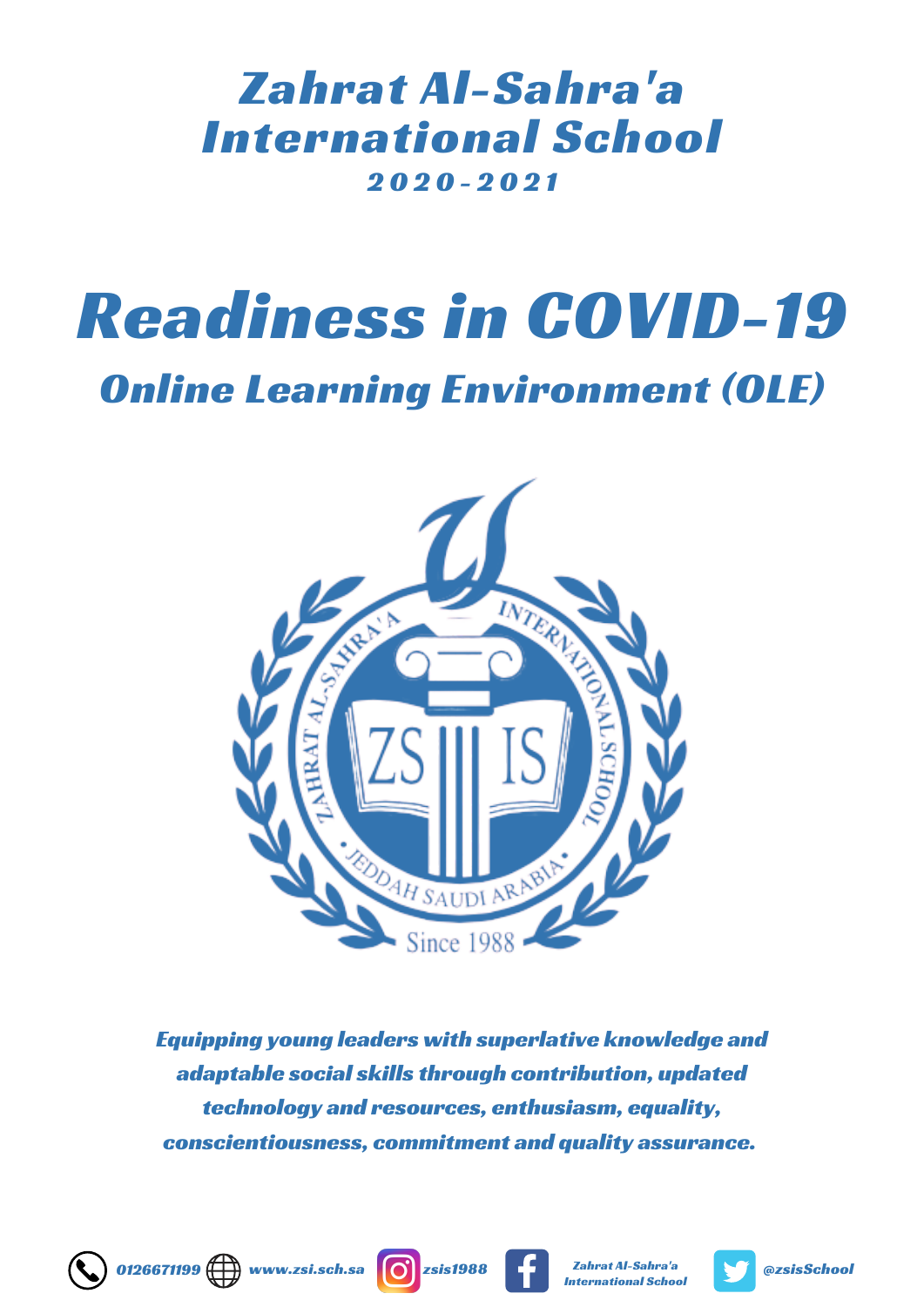# Online Learning Environment (ole)

The learning experience during the COVID-19 pandemic might be scary and stressful. However, in ZSIS, we try to make this experience as easy and as successful as possible. We have put all of our efforts in preparation for this period. Our main goals are:



An obstacle-free journey We have chosen the friendliest platform available by Google for an easy access by students and parents alike.

Flexible learning experience All lesson explanations are recorded so the student is allowed to go back to them any time of the day and during revision for tests. Students will also be allowed to meet with the teacher in case of his/her inability to reach a particular resource or to understand a certain lesson.





High achievement levels Assessments and tests will continue to be held on time. Difficult lessons are enriched with a variety of resources to make it easier for all students to understand. ZSIS students are not allowed to falter and we are there to support them throughout the way.

Exciting, engaging, and stress-free time A student's learning experience should not only involve reading off books and completing written assignments. Students are there to learn to  $\delta$ interact with one another, discuss topics, engage in experiments, etc. We apply that by assigning small group discussions, video presentation projects, and encouraging the use of materials other than the usual stationery (especially in kindergarten).



# YOUR ROLE, PARENT!

Before helping your child, you have to be convinced that online learning will be very beneficial to your child. He/she will acquire the required skills for his/her grade level as smoothly as possible.



Help your child develop a new routine. An early bedtime and an early rise are important for energetic learners. Students of all ages need between 8-10 hours of sleep at night for a healthy brain that is ready to learn new material.

Encourage your child to do the schoolwork while wearing the school uniform or a plain shirt of the same color. This guarantees a sense of discipline that will be reflected on the work.

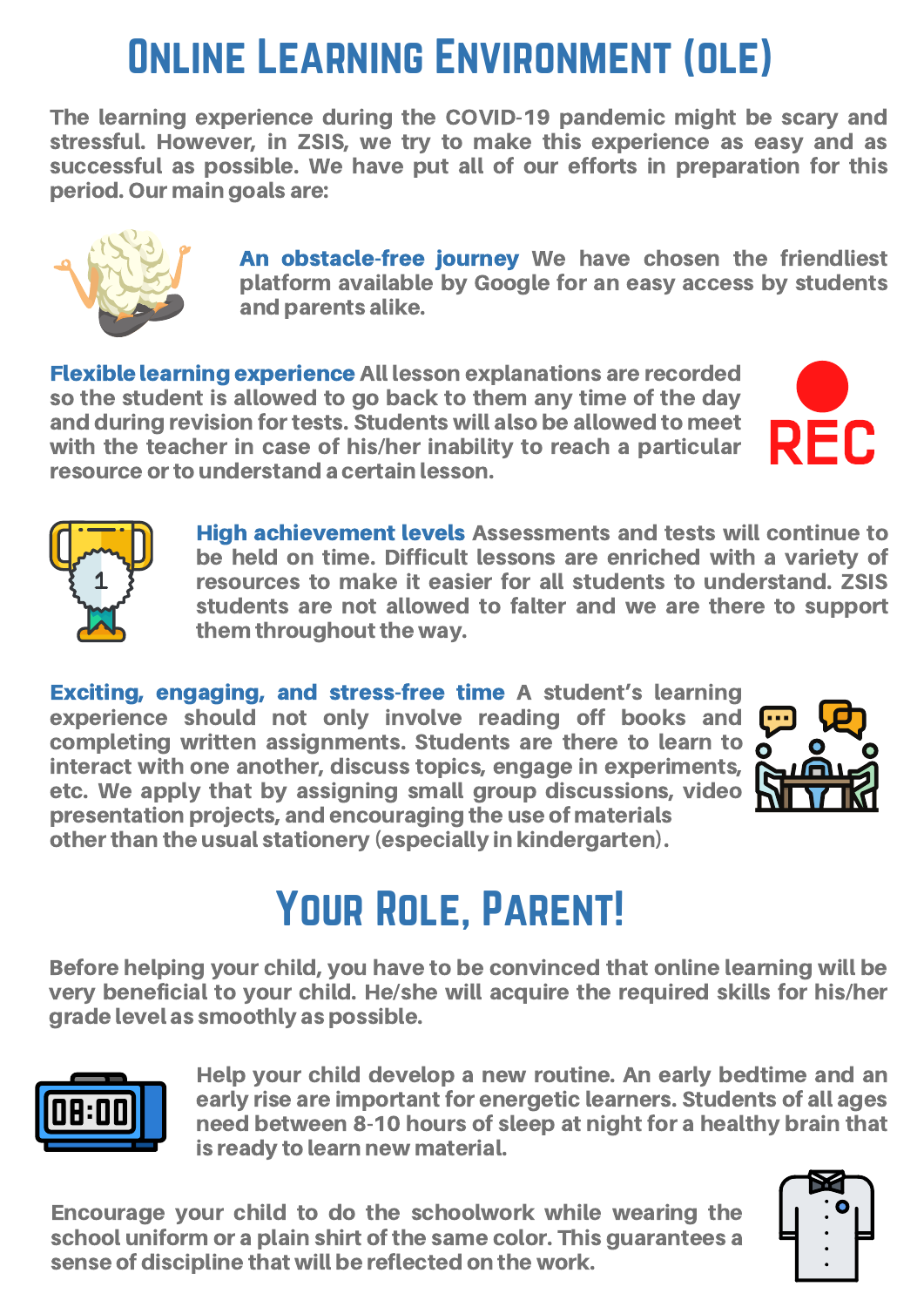

Prepare a quiet area for studying. The students should have their own quiet study area.

Set a timer for work. Students are expected to get bored and fidgety when sitting alone. Always give proper break times and encourage a sense of accomplishment when the work is completed.





Avoid assistance. Allow your daughter/son to show the teacher what s/he can and cannot do. Leave room for mistakes so we teachers can correct them and reteach when needed. After all, we are not looking for false perfect performance.

Make sure you have good internet access and your audio and camera are connected and working well.





In case of difficulty in reaching a particular website or completing an assigned task, you are requested to contact the teacherimmediately. Teachers are there to assist you.

Photos or screenshots of students during live sessions is strictly prohibited, especially atthe Girls' Section.



# Teachers

Teachers have been professionally prepared to deliver the curriculum online. They have been equipped with the trainings and technical resources needed to implement the perfect virtual lesson.

# **PLATFORM**

Google Classroom is used for all subjects from Preschool through High School. Additional platforms might be used to cater the need of different aged students. Kindergarten is also using Seesaw for a friendlier work experience. Lessons will be delivered through recorded and live sessions. Additional resources from YouTube and online academies are used to enhance the delivery of some lessons.

#### Preschool to K

A daily morning message will be sent by the teacher. Accordingly, students will know how to proceed throughout the school day step by step.



Assessments will be held in large groups through assigned tests and in small groups through live chats.

Kindergarten students will also be receiving a kit of manipulative to allow a positive learning experience at home under the direct guidance of our teachers. The kits will serve as the workstations that they were always used to visit in class.

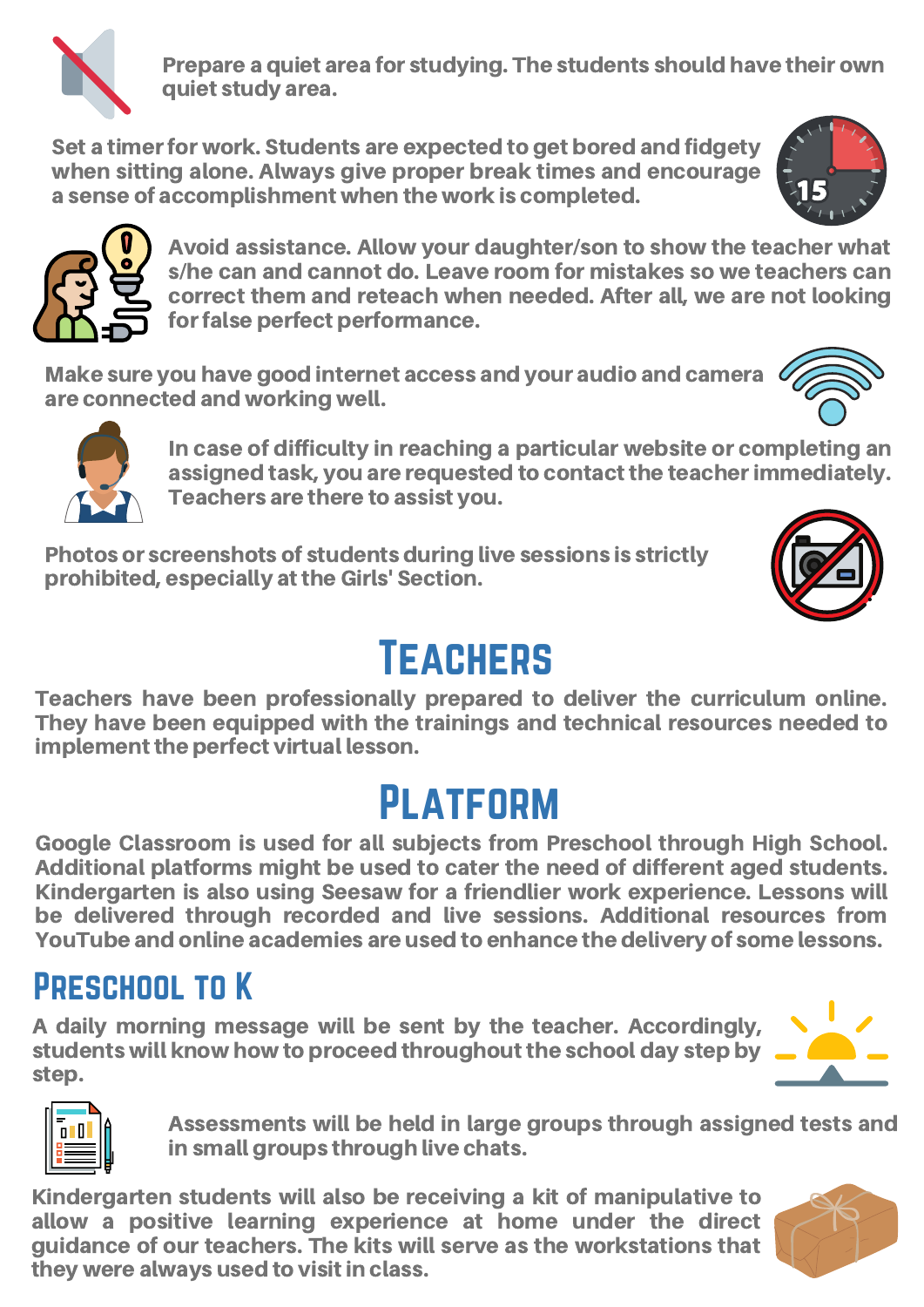#### Grades 1 to 12

The school day for students will be from 8:00 am to 2:30 pm for Grades 7 to 12 and from 3:00 PM to around 8:00 PM for Grades 1 to 6.

|   | n and |     | . . |
|---|-------|-----|-----|
|   |       | - - |     |
|   |       | --  | -   |
|   | ---   |     |     |
| _ | -     | -   | _   |
|   | -     |     |     |
|   |       |     |     |



Students will have scheduled recorded sessions done by the teacher *GLIVE* followed by live sessions. Attendance is obligatory since these sessions will not be recorded.

Parents will be informed once books are ready to pick up from school. Meanwhile, teachers will provide everything needed online.





Lesson-related activities will be assigned to students on Google Classroom. These tasks will be worksheets prepared by the teacher or links to assignments.

Assessments will be conducted through online platforms at a schedule that will be set later as we start our journey.



Grades 1 to 6 will have 4 to 5 subjects a day. Live sessions will be 45 minutes long.



Grades 7 to 12 will have five subjects a day. Live sessions will follow the 20 minute recorded sessions/timed worksheets and will be 40 minutes long.

We would like to point out that the schedules are done taking into consideration the attention span of each age group and to limit screen time.

#### Key Expectations for High-School Students

Our virtual classrooms are real classrooms with real teachers; therefore, appropriate student behavior in keeping with our school values and behavior policy is expected.

Think before you communicate: be courteous and polite. It can be tempting to slip into a way of speaking that you are used to online but that may not be appropriate when communicating with your teacher.

Write using full words and sentences and correct grammar.

If there is something you don't understand or you do not agree with then ask questions in a polite respectful manner.

By your comments and actions, show your appreciation for contributions of others in the learning forum



Be honest and submit work that is your own